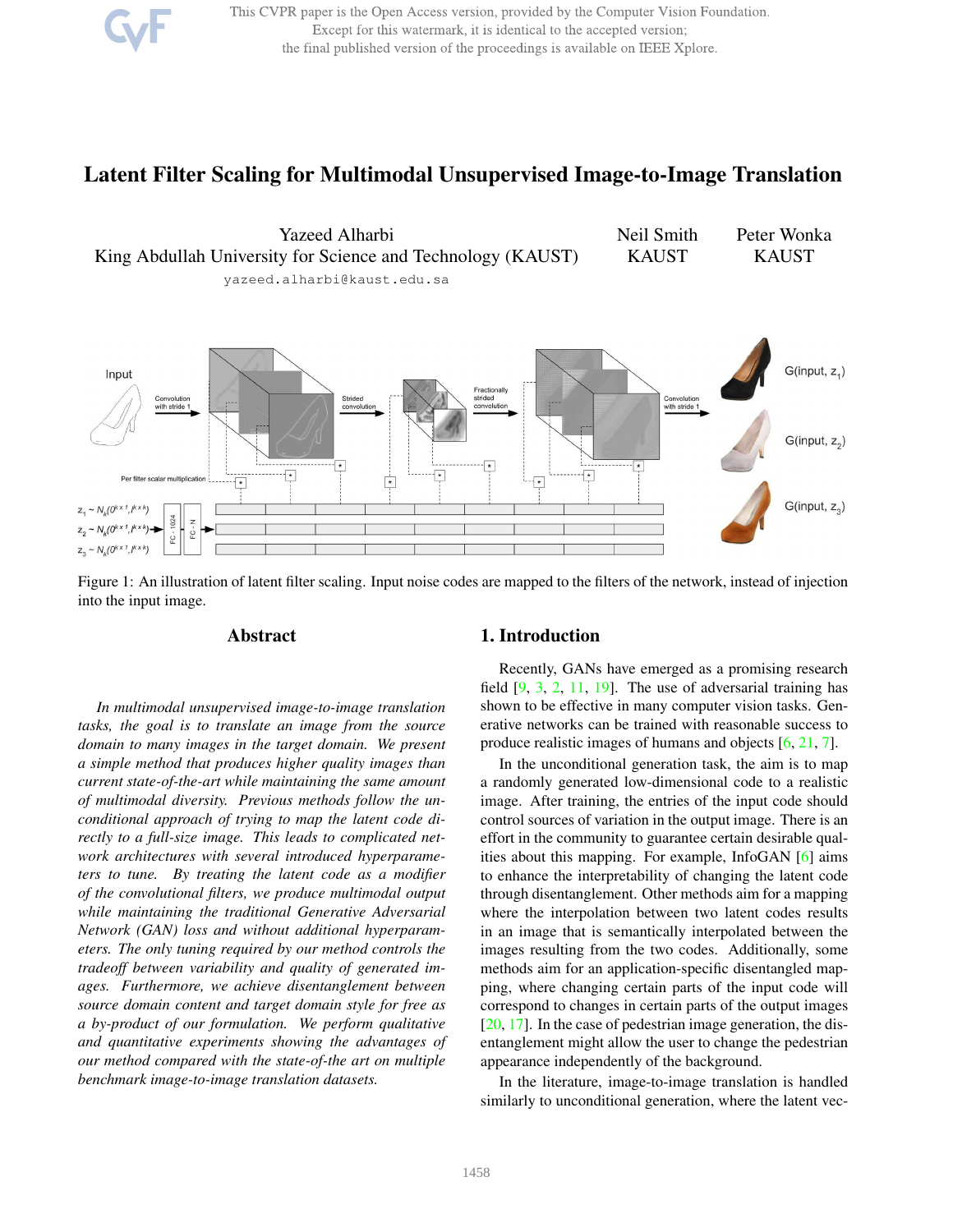tor is directly mapped to an image. In order to generate many images in the target domain for each input image, previous methods [27, 12, 15] make use of an input latent code in addition to autoencoding, adding multiple terms to the loss. The intuitive idea behind our contribution is that in image-to-image translation tasks we often start with an image and the aim is to use the latent vector to control local changes in the input image. Therefore, we opt for treating the latent vector as a modifier of the network's filters, instead of taking the unconditional approach of treating the latent vector as encoded data.

Contributions: Our contribution is a method for multimodal unsupervised image-to-image translation that is simple, competitive with the state-of-the-art, and provides disentanglement of the latent codes from the input images. This is achieved without modifying standard GAN loss and with minimal overhead. Our method achieves state-of-theart quality and diversity on multiple image-to-image translation datasets, while maintaining the simplicity and generality of standard GAN loss and architecture. To the best of our knowledge, our method is the first method that does not require autoencoding or reconstruction losses for latent codes or images. Our method essentially prevents mode collapse in image-to-image GANs while enabling a larger degree of freedom in the quality-variability tradeoff. In contrast, previous methods include several losses in addition to the GAN loss, each with a new hyperparameter to tune.

Notation: In this paper, GANs that take an image from one domain and produce an image in another domain will be referred to as image-to-image translation GANs. If paired data are used, the GAN will be referred to as supervised. It will be referred to as unsupervised if the images from the two domains are not paired. Finally, image-to-image translation GANs that produce a single image will be referred to as deterministic or unimodal, while multimodal ones make use of an input latent vector in addition to the input image to produce many outputs.

# 2. Related Work

For paired data, conditional adversarial networks [13, 23] show reasonable results that are applicable to almost any dataset. However, requiring paired data is a major limitation.

Many works in literature search for ways to produce similar results without using pair information [12, 15, 1]. Zhu *et al*. [26] demonstrate that unimodal unpaired image-toimage translation tasks are under-constrained, since there might be many possible translations in the output space. CycleGAN [26] is one of the most successful approaches to handling this issue. Instead of training one network that maps source domain images to target domain images, they propose adding another network to map domain images to source images forming a cycle. They argue that imposing this cycle-consistency loss produces better image quality.

While there are acceptable results for unconditional generation GANs and unimodal image-to-image translation GANs, the multimodal case is an open area of research. The success of GANs in generating diverse output images from scratch does not naturally extend to image-to-image translation problems. Diversity in the conditional case, where an image is given and the goal is to translate it into another class of images, is proving to be more challenging. Unlike the unconditional case, where the latent vector can be simply mapped to a full size image, the conditional case requires using both the latent vector and the input image. Simple concatenation of the latent vector with the image often leads to deterministic output, where the network learns to ignore the latent code. This is the problem that most conditional image-to-image translation papers tackle: preserving original image structure, and preserving influence and variability of the latent vector. In other words, given an input image and a latent vector, the aim is to change the appearance using the latent vector, such that different latent vectors produce different target domain images.

Earlier proposals for multimodal output are largely limited in capacity and application $[8, 4, 5]$ . In the case of PixelNN [4], multi-modality is achieved by providing some form of the output image to the GAN. For example, a low resolution image or a normal map must be fed to the GAN, and given different low resolution images different outputs will be produced. On the other hand, MADGAN [8] employs multiple generators with the obvious limitation of having a constant and discrete number of generated target domain modes. Cascaded Refinement Networks [5] have the same limitation of generating a constant discrete number of outputs at test time.

Previous methods [27, 12, 15, 1] follow the unconditional approach for achieving conditional multi-modality. In the unconditional case, the latent code is often interpreted as a compressed version of the output image. After training an unconditional image-to-image translation GAN, it is often found that entries in the input noise vector correspond to semantic labels of the output images. For example, on MNIST, changing one entry in the input vector might change thickness or slope of a digit. In a sense, unconditional image generation is an inverse problem where the goal is to enforce the correspondence between latent code entries and semantic variations in the resulting image. Following this approach for image-to-image GANs, previous methods are often forced to compress the input image until concatenation with the low-dimensional code is meaningful. One of the more successful ways to achieve this is the disentanglement approach where the compression is regularized such that each image can be described by two components: the latent code which is domain specific, and a content code which is shared between source and target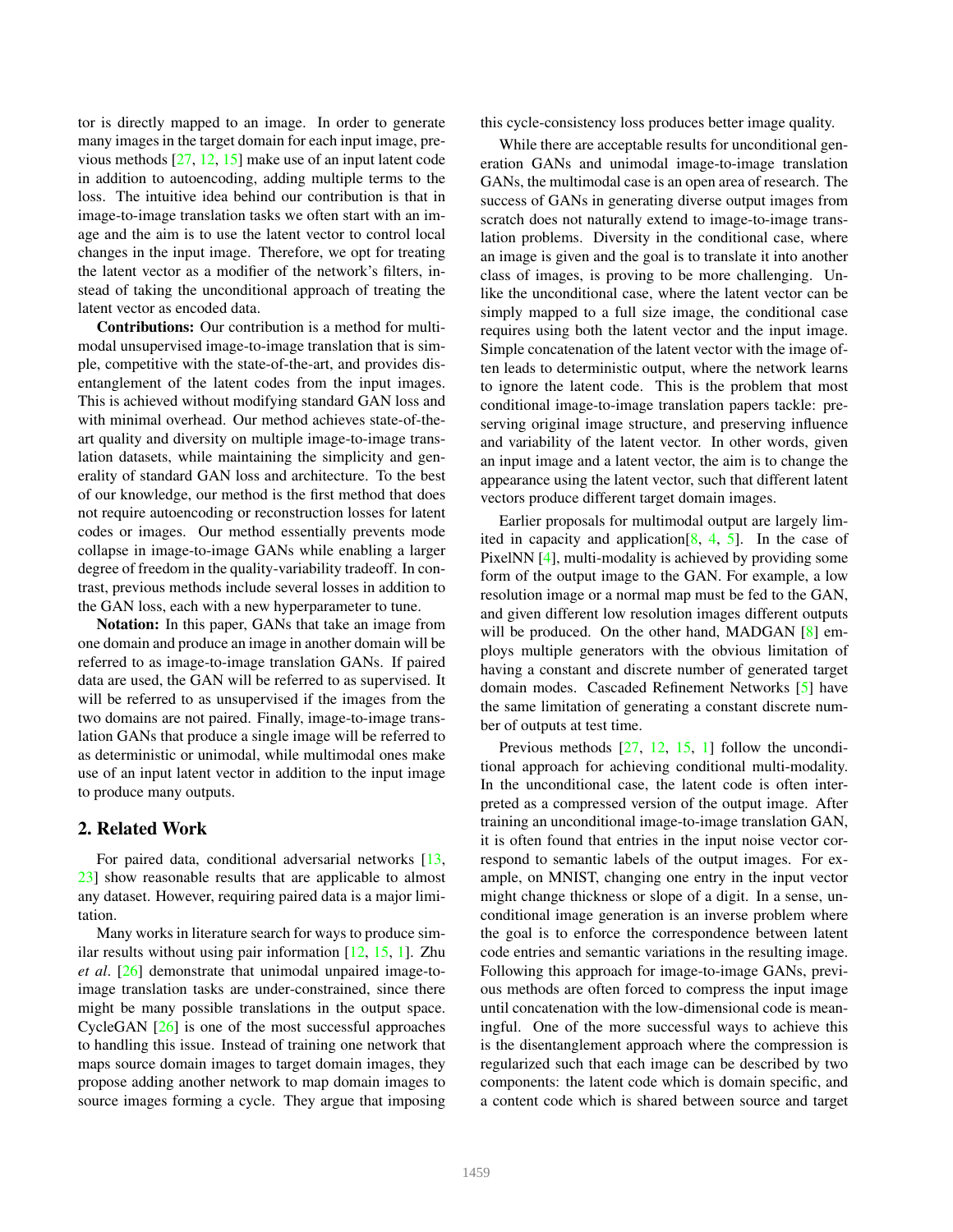#### domain [12, 15].

One of the earlier methods for multimodal image-toimage translation is BicycleGAN [27]. BicycleGAN combines two existing loss cycles: one to encourage latent code diversity and one to encourage faithfulness to ground truth images. One limitation of BicycleGAN is requiring paired images. This raises a new problem of producing multimodal output in an unsupervised fashion without requiring pair information. Recent methods  $[12, 15]$  handle the problem by disentangling the input image into content and style. Content is assumed to be shared between the input and output distributions, while style is domain-specific. Then, to translate an image, the content code is computed and is concatenated with a style code sampled from target distribution. While augmented CycleGAN [1] does not disentangle input images, they still follow the common approach of injecting the latent code somewhere in the network, and adding loss terms to ensure the latent code is meaningful and diverse.

While disentanglement can be desirable in some graphics problems where there is need to manipulate certain parts of the image independently, it introduces several hyperparameters to tune. We claim that it is not necessary to produce multimodal output. Contrary to the state-of-the-art approaches, we propose handling the conditional image-toimage problem in an entirely different approach from the unconditional case.

## 3. Methodology

# 3.1. Problem setup

Our goal is to perform multimodal unsupervised imageto-image translation. Given an image *x* from source domain **X**, we want to translate it to many images  $y_i$  in domain Y. To produce multimodal output, we accept a latent code  $z \sim \mathcal{N}(0^{k \times 1}, I^{k \times k})$  that is expected to describe the ways in which our output should differ. So our task is to find a function G such that: G:  $(x, z_i) \rightarrow y_i$ , where  $x \in \mathbf{X}, y_i \in \mathbf{Y}$ .

#### 3.2. The latent scaling approach

The core argument of our work presented here is that the latent code in conditional image generation should be interpreted differently than in the unconditional case. Traditionally, the latent code is concatenated with the input image directly or in feature space after compression through autoencoding. This follows the interpretation of the latent code as encoded data to be converted to a full-sized image. Instead, we propose interpreting the latent code entries as modulators of local changes in the input image. Specifically, the latent code is not considered as encoded data, but as a modifier of the convolutional operations of the network. A simple analogy is that previous methods generate diverse new images by appending the input image with different channels. On the other hand, our method generates diverse new

images by using different brushes. We map the latent code to filters, such that the latent code modulates the strength of applying each filter. This is easiest to explain in the case of having a latent vector of length 3 operating only on the last 3 channels of the network. In that case, the latent vector will modulate only the color of the output image. However, in the hidden layers of the generator network, scaling the filters will correspond to modulating the resulting feature maps. For example, scaling an edge-detecting filter might result in stronger edges in the final image. Given a k-dimensional latent code and an input image, we push the latent code through a fully-connected network to produce a scalar per filter. Then, the image is pushed through the convolutional network where each filter is scaled by the mapped latent code. By not treating the latent code as data to be concatenated with the input image, we provide a simpler solution of the problem. Our approach allows a simple image-to-image GAN to achieve comparable quality with state-of-the-art while producing more diverse target domain images. Furthermore, without modifying standard GAN loss, we achieve disentanglement between source domain image content and target domain image style. This occurs as a result of our formulation where the latent code corresponds to local changes in the input image.

# 3.3. Simplifying hyperparameters for multimodality

One major benefit of our method is the way it preserves the simple GAN loss. Since previous methods treat the latent code as compressed data, a simple concatenation of the latent code to the input image often leads to unimodal behavior where the latent code is ignored. This might be a result of augmenting a high-dimensional image with a lowdimensional vector. It is clear that the traditional usage of latent codes in unconditional GANs does not naturally extend to image-to-image GANs, as it requires adding multiple losses for reconstruction of images and latent codes. This is evident in the losses of BicycleGAN[27] and MU-NIT [12].

Bicycle GAN loss:  
\n
$$
\min_{G,E} \max_{D} \mathcal{L}_{GAN}^{VAE}(G, D, E) + \lambda \mathcal{L}_{1}^{VAE}(G, E)
$$
\n
$$
+ \mathcal{L}_{GAN}(G, D)
$$
\n
$$
+ \lambda_{\text{latent}} \mathcal{L}_{1}^{\text{latent}}(G, E) + \lambda_{KL} \mathcal{L}_{KL}(E)
$$
\n(1)

Where  $\lambda$  is a hyperparameter that controls the weight of the L1 VAE loss,  $\lambda_{\text{latent}}$  controls the weight of the reconstruction loss of the latent code, and  $\lambda_{KL}$  controls the weight of encouraging the encoded distribution to be similar to a random Gaussian.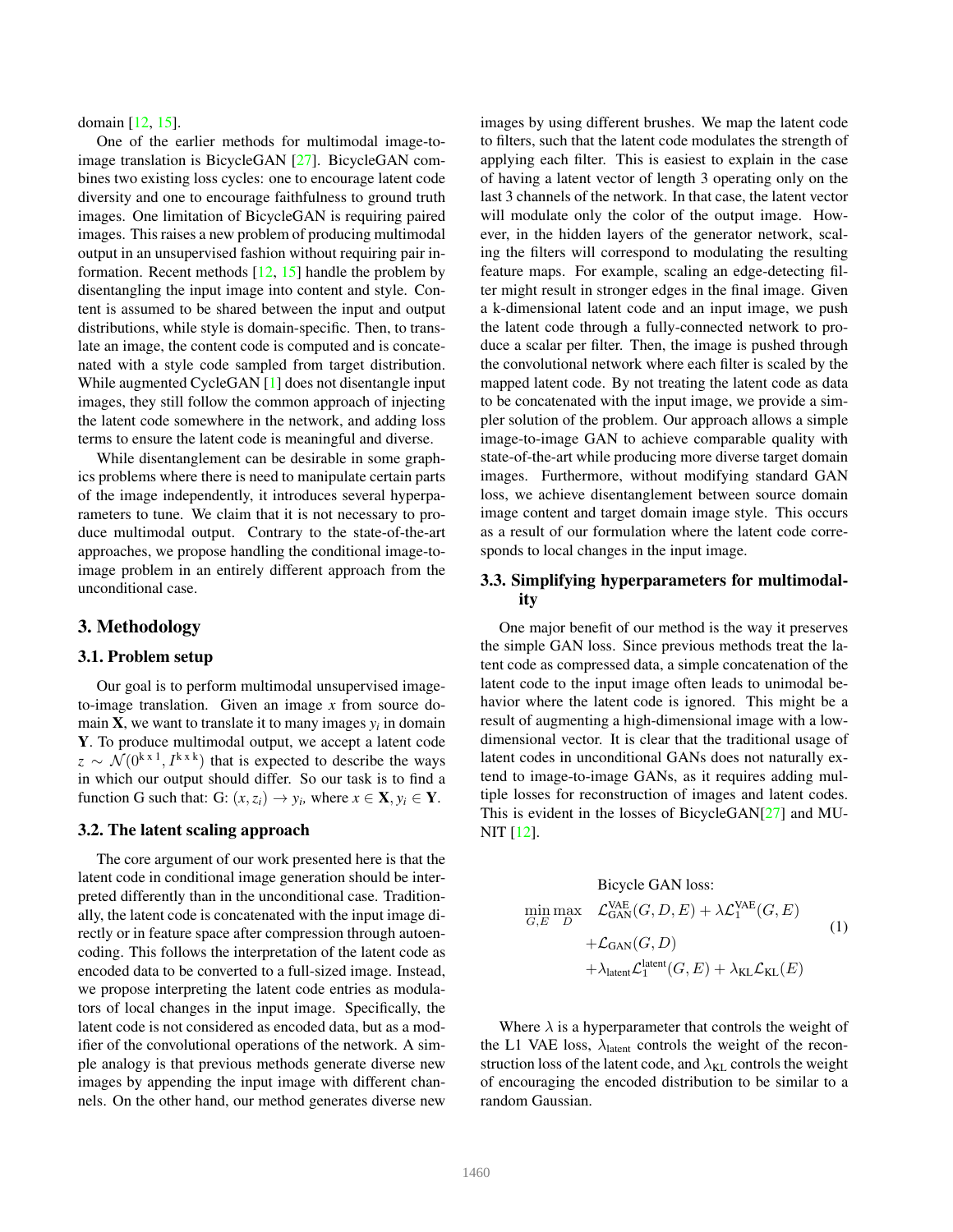

Figure 2: The results of applying the same latent codes to different input images. Disentanglement occurs as a result of our change of viewpoint and without explicit guidance.

min max  $\mathcal{L}(E_1, E_2, G_1, G_2, D_1, D_2) = \mathcal{L}_{GAN}^{x_1}$  $+\mathcal{L}^{x_2}_{\text{GAN}} + \lambda_x(\mathcal{L}^{x_1}_{\text{recon}} + \mathcal{L}^{x_2}_{\text{recon}})$  $+ \lambda_c ( \mathcal{L}^{c_1}_{\rm recon} + \mathcal{L}^{c_2}_{\rm recon} ) + \lambda_s ( \mathcal{L}^{s_1}_{\rm recon} + \mathcal{L}^{s_2}_{\rm recon} )$ (2)

MUNIT loss:

Where  $\lambda_x$  controls the weight of image reconstruction loss,  $\lambda_c$  controls the weight of disentangled content code reconstruction loss, and  $\lambda_s$  controls the weight of disentangled style code reconstruction loss for both source and target domains.

By treating the latent code as a modifier of the network's filters, we can use the traditional GAN loss without any additional encoding or decoding, while preventing mode collapse for image-to-image translation. Our network learns to map an input Gaussian latent code to a scalar per filter, consequently learning to map different scalings of the network's filters to different output images. Throughout training, the latent code is never injected into the input image nor the learned feature maps. Instead, the latent code entries are multiplied by the feature maps. Consequently, we avoid the need for reconstruction losses and the need for losses based on encoded latent code diversity, and we use only the standard GAN loss.



Figure 3: The results of interpolating between latent codes and generating the corresponding images.

$$
\text{Latent scaling loss:}\n\min_{G} \max_{D} = \mathcal{L}_{\text{GAN}}(G, D)\n\tag{3}
$$

We choose to use the least-squares GAN loss (LSGAN) as described in  $[18]$ :

$$
\min_{D} \mathcal{L}_{GAN}(D) = \mathbb{E}_{\mathbf{y}} \left[ (D(\mathbf{y}) - 1)^2 \right] \n+ \mathbb{E}_{\mathbf{x}, \mathbf{z}} \left[ D(G(x, \mathbf{z}))^2 \right] \n\min_{G} \mathcal{L}_{GAN}(G) = \mathbb{E}_{\mathbf{x}, \mathbf{z}} \left[ (D(G(x, \mathbf{z})) - 1)^2 \right]
$$
\n(4)

We apply label smoothing such that the desired value for discriminator real samples and for generator samples is 0.9 instead of 1.

# 3.4. Mapping a low-dimensional latent vector to scalars

There is a design choice in how to map the latent vector to the actual scalars that affect feature maps. One option is to sample a Gaussian with the same dimensionality as the network's filters. This leads to highly undesirable effects. As noted in [27], having a latent vector with high dimensionality makes sampling more difficult and leads to the network modeling less meaningful sources of variation. Since the total number of filters in state-of-the-art image-toimage networks is high (over 2000 filters), we use a fullyconnected network to map a low-dimensional latent vector to the actual number of filters.

The mapping process leads to desirable effects. First, it allows us to maintain the same latent code sampling pro-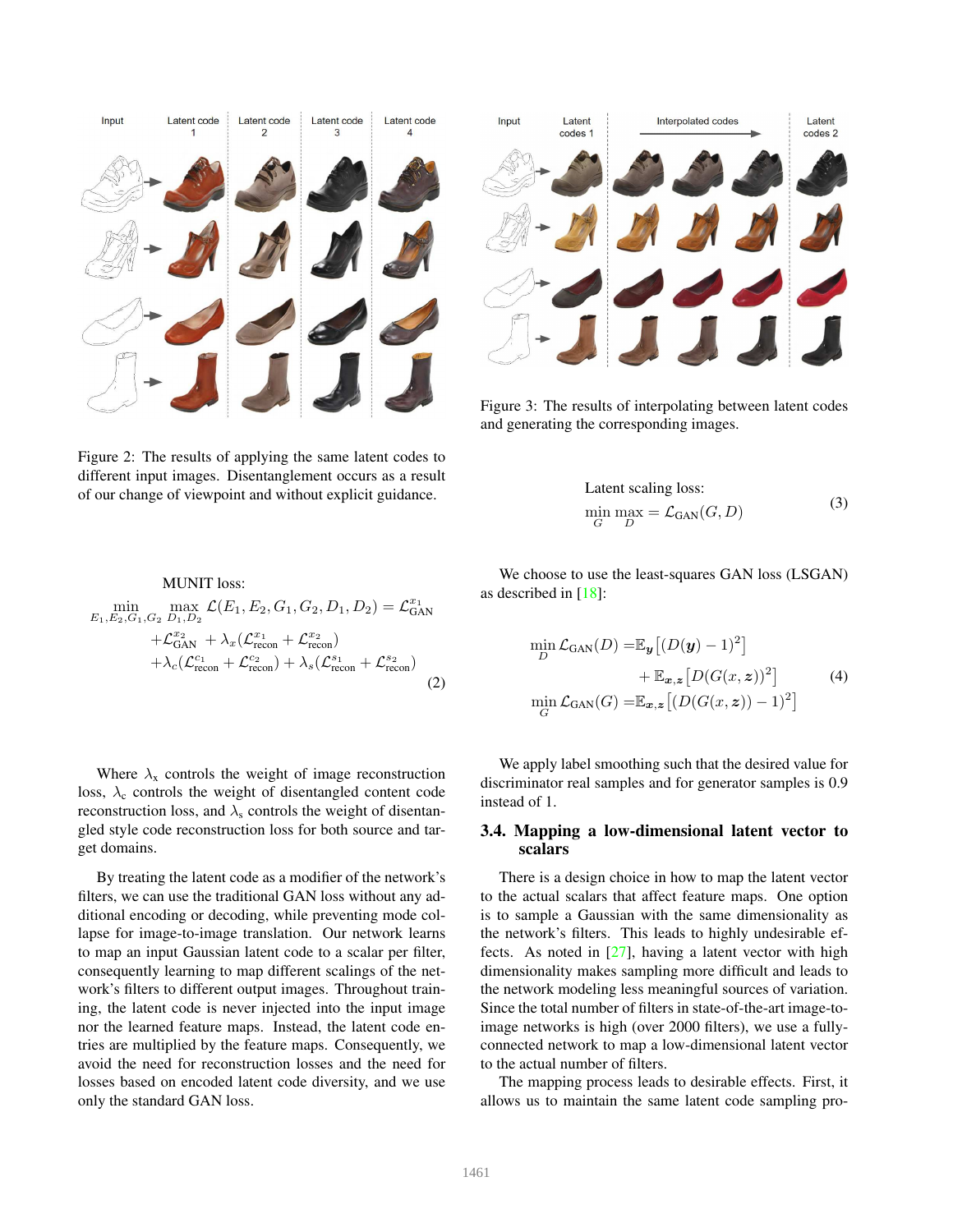

Figure 4: A demonstration of user control over the variability/quality tradeoff. An affine activation leads to more stylistic variety at the cost of lower quality images. A tanh activation leads to very realistic images but with lower variability.

cedure as previous methods in the field. Since our method multiplies the filters by the latent code, we find that it helps training to learn how to scale the input latent code. Second, it allows the network to learn to make filters work in tandem. Finally, control over the final mapped scalars allows for controlling the tradeoff between quality and variability in output images.

#### 3.5. Disentanglement through mapped scalars

After training, we examine the learned mapping between input noise which is sampled from a Gaussian distribution. We find that the latent codes, without explicit guidance, are style codes that are independent of the input image. Meaning that providing the same input code with multiple source domain images will produce target domain images of the same style. This indicates that our network is learning target domain style independently of the input image, and not correlating specific inputs with specific styles. Thus, our method obtains disentanglement between the source domain image and the target domain style essentially for free. Disentanglement occurs as a result of the network mapping the latent code to operations on the input images. Just as painting a shoe with a certain color or with certain specularity should easily transfer to other shoes. We show the result of using the same latent codes with different images in Figure 2.

Additionally, we demonstrate how interpolating between two latent codes leads to semantically interpolated images, as shown in Figure 3. The interpolation is not only in color, but also in features such as specularity and the presence of shoe string holes.

# 3.6. Controlling the tradeoff between variability and quality

The only tuning required by our method is tuning the mapping between input latent codes and the final scalars per filter. In our experiments, the mapping choice can be tuned easily. We find that applying the hyperbolic tangent function (tanh) as the activation function leads to conservative variation with the benefit of high quality images. Using leaky rectified linear unit (LRELU) or a linear fullyconnected network leads to more variability at the cost of occasionally generating unrealistic images. This can be attributed to the magnitude of the mapped scalars being bounded when using tanh and unbounded when using LRELU or no activation.

We find that using bias in the fully-connected network leads to more conservative results. In this case, we believe that the average target domain image is contained in the bias, while the variation is achieved by the multiplied input code values. Eliminating bias leads to more variation in the produced images but again at the cost of quality.

Tuning the mapping between latent codes and scalars per filter allows user control over variety and quality of produced images. While there's dependence on the specific dataset, we find that using tanh in the final activation layer with bias leads to high quality low variety images. On the other hand, using an affine layer (linear activation without bias) leads to high variety low quality images. We show some results of modifying the scalar mapping in Figure 4.

# 3.7. Compatibility with existing deep learning libraries

In many deep learning packages, it is easier to handle feature maps per batch than filters. This is because filters are per network, while feature maps are per input image. Therefore, we choose to multiply the latent vector entries by the feature maps instead of the filters to offer compatibility with most deep learning libraries. By the associative property of convolution, this is equivalent to the scalar multiplication with the filters:

$$
(c * f) \circledast I = c * (f \circledast I)
$$

where c is a scalar, f is a k x k filter, I is a m x n image,  $*$  is the scalar multiplication operation, and ⊛ is convolution.

#### 3.8. Implementation details

We follow the network architecture described in [26] with a few differences as seen in Figure 1. First, our network contains only one generator that takes an image from the source domain and produces an image in the target domain, and one discriminator (instead of two generators and discriminators cycling between source and target domains). Second, we accept a latent code as an input to the network.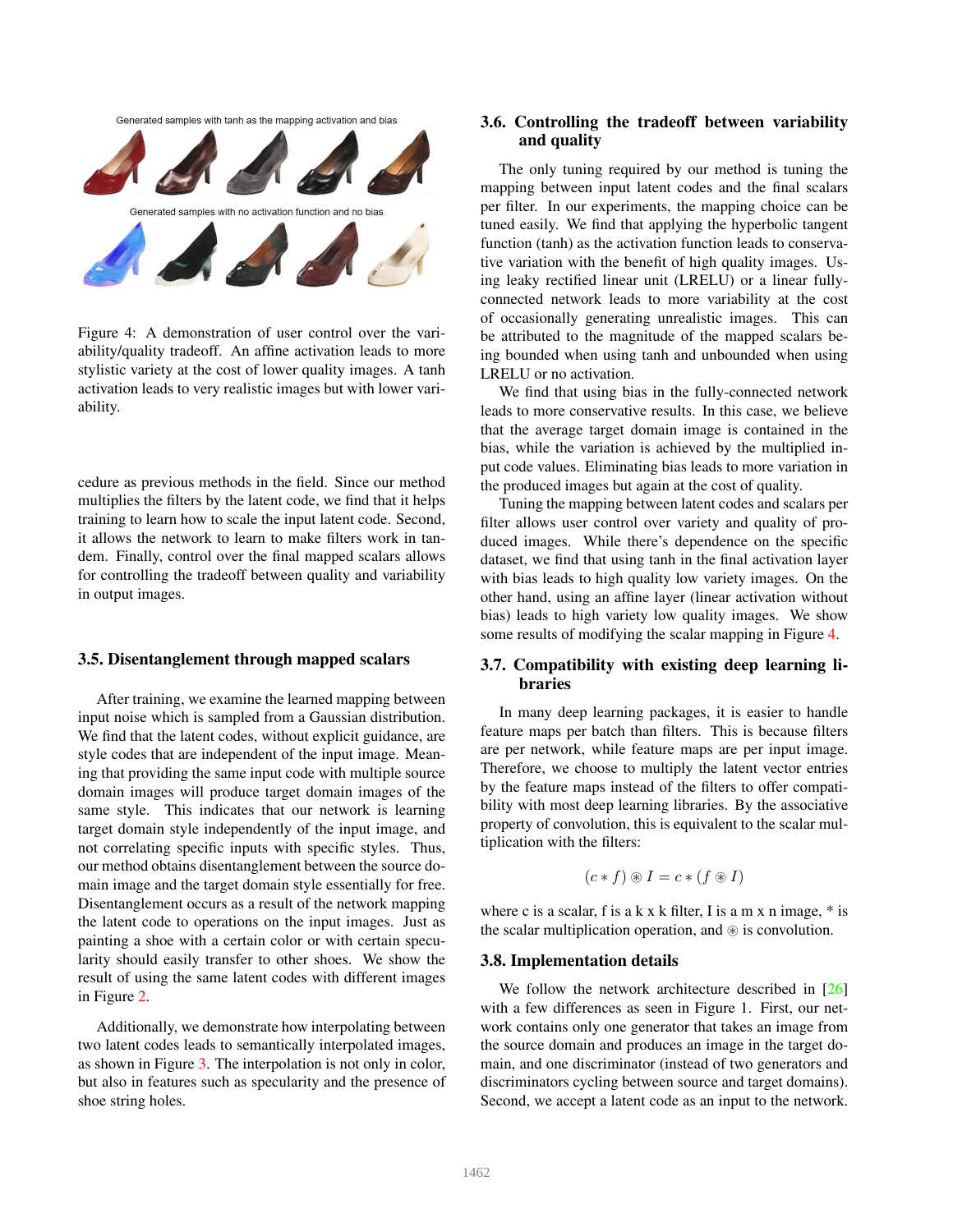

Figure 5: A comparison between shoes generated by our method, BicycleGAN, and MUNIT. AMT users preferred BicycleGAN to both, but preferred ours to MUNIT.

Finally, we add a trainable fully-connected network to map the input latent code to scalars which are multiplied by each feature map of the network. The scalars are multiplied directly by the output of the convolution and before applying RELU or instance normalization.

#### 3.9. Similarity to previous methods

The idea of modifying the scale of a feature map was explored previously but with a different approach and for a different task. Adaptive Instance Normalization (AdaIN) [10] was proposed for style transfer, where the authors proposed transferring feature map statistics in order to transfer style from one image to another. A major difference between our method and AdaIN is that we learn feature map scales, where AdaIN simply computes scales from the input style image. Furthermore, we apply the scaling to feature maps prior to any normalization which is equivalent to filter scaling. StyleGAN is a more similar concurrent work where Karras *et al*. [14] explore filter scaling and show great results for unconditional face image generation.

# 4. Evaluation

We perform qualitative and quantitative experiments using benchmark image-to-image translation datasets. We show results on the following datasets: winter to summer  $[16]$ , edges to shoes  $[24]$ , and labels to facades  $[22]$ .

For our qualitative experiments, we compare our results with BicycleGAN  $[27]$ , and MUNIT  $[12]$ . These are two state-of-the-art methods. BicycleGAN uses pair information, while MUNIT, as well as our method, do not use pair information. We use two metrics: quality, measured by Amazon Mechanical Turk (AMT) user preference, and diversity, measured by Learned Perceptual Image Patch Similarity (LPIPS) [25].



Figure 6: A comparison between the variety of generated windows in our method and that of BicycleGAN. Note how BicycleGAN is primarily changing color, while our method changes style as well.

# 4.1. Quantitative results

We follow the same experimental settings as [27] and  $[12]$ . To measure quality, we present AMT users with two generated images: one by our algorithm, and the other by a different algorithm, and ask them to pick the image they prefer. We use the likelihood of images generated by an algorithm to be picked by users as the quality measure. Similarly to Bicycle GAN and MUNIT, we adopt the LPIPS [25] diversity score as a quantitative measure of variability in the GAN output conditioned on the same image. We measure the LPIPS score using 1900 pairs, where each pair is two different generated images conditioned on the same input image.

|              | Quality  | Diversity |
|--------------|----------|-----------|
| BicycleGAN   | 57.2%    | 0.104     |
| Ours         |          | 0.109     |
| <b>MUNIT</b> | $45.1\%$ | 0.109     |

Table 1: Comparison of quality and diversity between ours and state-of-the-art methods. Quality is measured by the percentage of images where another algorithm was preferred to ours. Diversity is measured by perceptual distance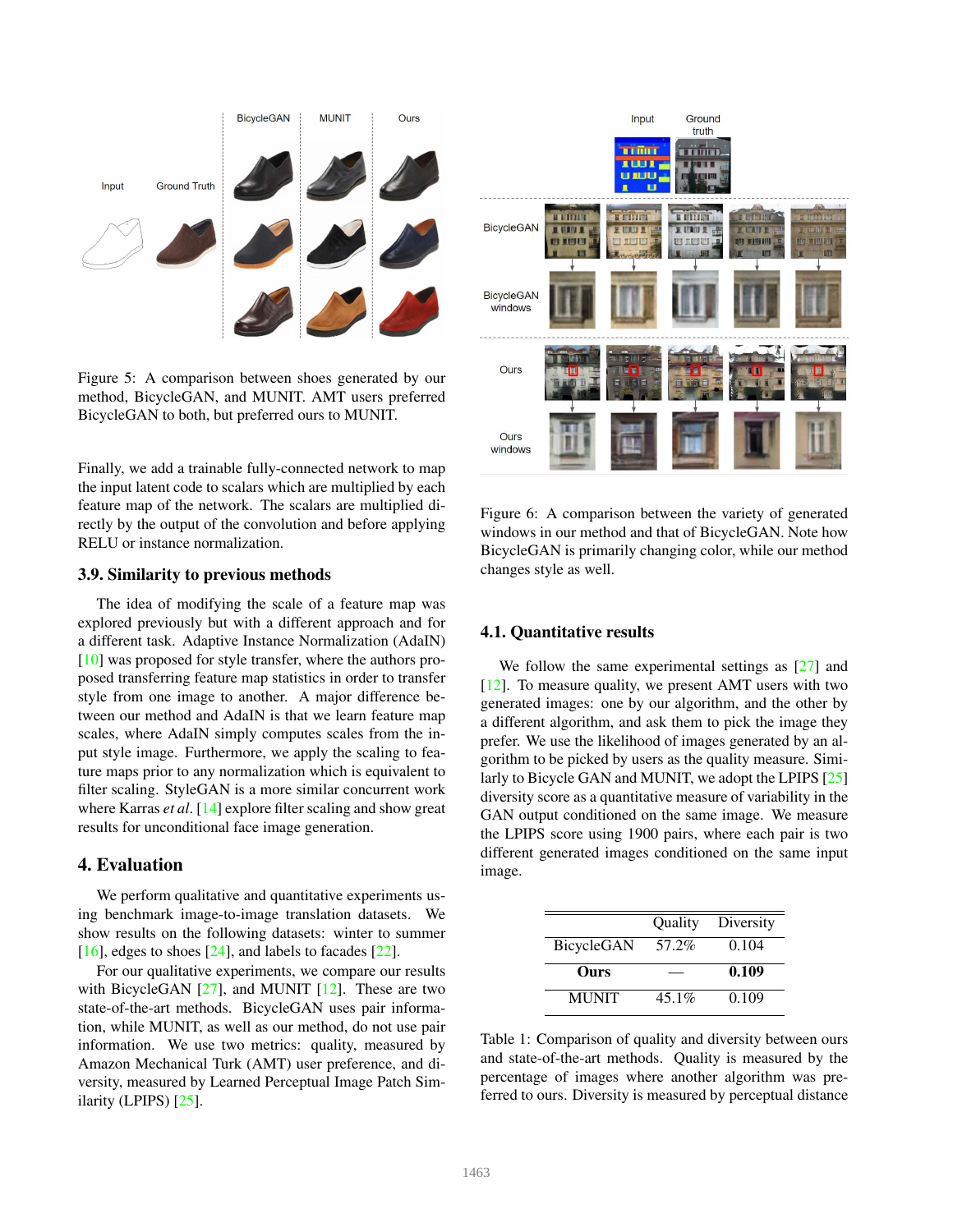Input

Generated samples (synchronized latent codes)



Figure 7: Our results on the winter to summer dataset. Learnt sources of semantic variation include time of day, presence of clouds, and amount of foliage.

As shown in Table 1, our method results in the same variety (as measured by the pairwise LPIPS distance) as the best previously reported results but with higher AMT user rating of quality on the edges to shoes dataset. We confirm results by [12] showing the superior quality of BicycleGAN which uses pair information. BicycleGAN quality is preferred to ours about 57% of the time. This is comparable to the results obtained by MUNIT, showing that BicycleGAN is preferred to MUNIT 56% of the time. In terms of diversity BicycleGAN scores lower than both our method and MUNIT. However, we find that our method was preferred to MUNIT about 55% of the time. The quality of images generated by our algorithm can be seen in 5. While our method uses only the standard GAN loss without additional hyperparameters, we obtain higher quality than MUNIT and more

stylistic variability than BicycleGAN.

#### 4.2. Qualitative results

We present images generated by our method to confirm the quantitative results in terms of variety and quality. Figure 7 showcases our results on the winter to summer images. Since our method leads to style disentanglement, we produce synchronized results using the same code for each style. Our method learns several sources of semantic variability including time of day, condition of the sky, as well as amount of foliage.

As can be seen in Figure 6, our method leads to more semantic variability which can be observed in the windows of generated facades. While BicycleGAN produces highquality facade images, the variance in the window appear-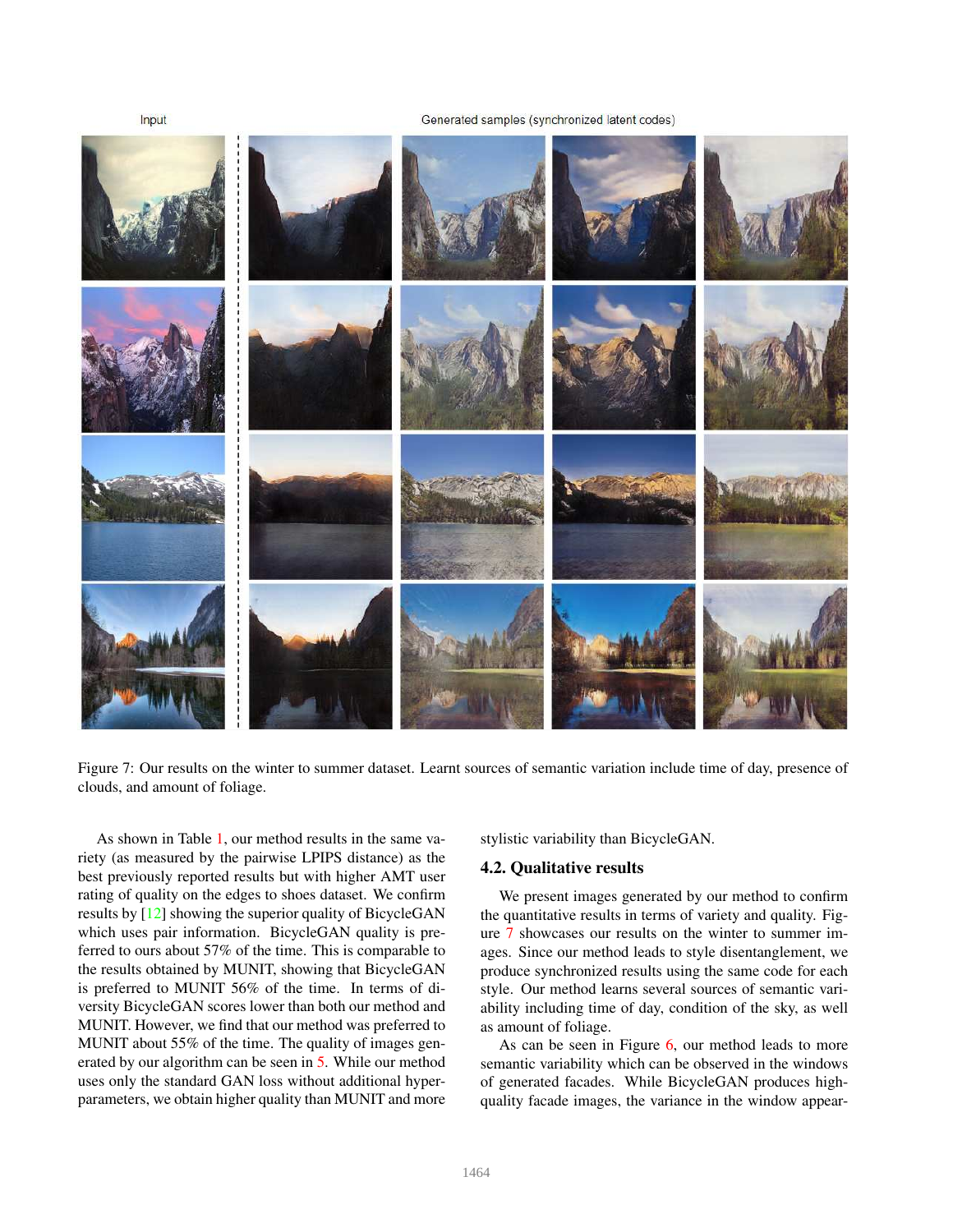ance is limited mainly to color. Our method on the other hand exhibits multiple realistic kinds of windows. This supports the higher diversity score of our method on the edges to shoes dataset. We believe that the use of pair information often restricts BicycleGAN to produce images that are too close to the ground truth. This explains why unsupervised methods such as our method and MUNIT produce images that exhibit more variety.

# 4.3. Discussion

Quantitative and qualitative results show that our method, while substantially simpler than both BicycleGAN and MUNIT, improves upon the best reported quality and diversity of upaired multimodal image-to-image GANs. We outperform MUNIT in terms of quality on the edges2shoes dataset while obtaining a higher diversity score than BicycleGAN.

Examining images generated by our method shows a high semantic variability. This includes generating different windows or architectural styles on the labels2facades dataset, and generating different times of day on the summer2winter dataset as seen in Figures 6 and 7. Generated images shown in Figure 5 confirm our quantitative results. We find that, in general, BicycleGAN produces the highest quality images, while our method produces higher quality than MUNIT.

Additionally, after training using our method we show that latent codes are independent of the input images. As a result, latent codes are transferable from one output image to another, such that using the same latent code with different input images yields output images of the same style. This follows from our motivation where we map latent code entries to operations. Furthermore, interpolation between latent codes produces images that are interpolated in a semantic sense.

Our network, while simple and easy to tune, outperforms state-of-the-art methods. We believe that our success can be explained by referring to our change of viewpoint. Previous methods either extend unconditional GANs to accept images as additional input, or extent image-to-image GANs to accept a latent vector as additional input. As a result, autoencoding losses are needed to guarantee that input images and latent codes are not ignored. Therefore, a large portion of the training procedures is spent on tasks that are not necessary for multimodality, and only serves to preserve content after encoding or decoding. Our method, on the other hand, directly maps the latent code to the convolutional operations of the network. By design, the input image and the latent code will not be ignored. In addition, the latent code directly affects the convolutional operations. Thus, we avoid complicating the network architecture and we avoid solving auxiliary tasks. We believe that the simplicity and effectiveness of our method will lead to a wide adoption in the future in any image-to-image translation task.

#### 5. Limitations and future work

The main limitation of our method is finding a good mapping between randomly generated latent codes and scalars per filter. We believe that more work can be done in finding an optimal mapping. While almost any setting can lead to diverse and high-quality images, there are settings that are noticeably better than others.

Another limitation is related to disentanglement. Methods that use reconstruction losses to learn how to disentangle input images (such as MUNIT) have an advantage in style transfer. This is because the style from the input image can be applied to another input images. In our method the disentanglement occurs in the target domain. In other words, our method cannot extract style from an input image and apply it to another input image. The disentanglement in our method, however, can take a noise code that generated a certain output image and apply it to any input image to transfer the style. Thus, it is easy to transfer the style of a generated image to any input image, but to transfer the style of an input image to another input image the user must generate many images and use the latent code of the generated image most similar to the input image.

# 6. Conclusion

We present a method for multimodal unsupervised image-to-image translation. Our method is based on the idea that latent codes should be interpreted as modifiers of operations, and not as encoded data, in the case of conditional image generation. This formulation produces disentangled codes without autoencoding loss and without adding to the standard GAN loss. Our results show improvement on the state-of-the-art both qualitatively and quantitatively in terms of quality and diversity while using a drastically simpler network architecture. The simplicity of the architecture means easier implementation for users. In addition to simplicity, our method is general and can be applied to existing image-to-image translation methods such as CycleGAN [26].

Acknowledgement The project was funded in part by the KAUST Office of Sponsored Research (OSR) under Award No. URF/1/3426-01-01.

# References

- [1] Amjad Almahairi, Sai Rajeswar, Alessandro Sordoni, Philip Bachman, and Aaron Courville. Augmented cyclegan: Learning many-to-many mappings from unpaired data. *arXiv preprint arXiv:1802.10151*, 2018.
- [2] Martin Arjovsky and Léon Bottou. Towards principled methods for training generative adversarial networks. *arXiv preprint arXiv:1701.04862*, 2017.